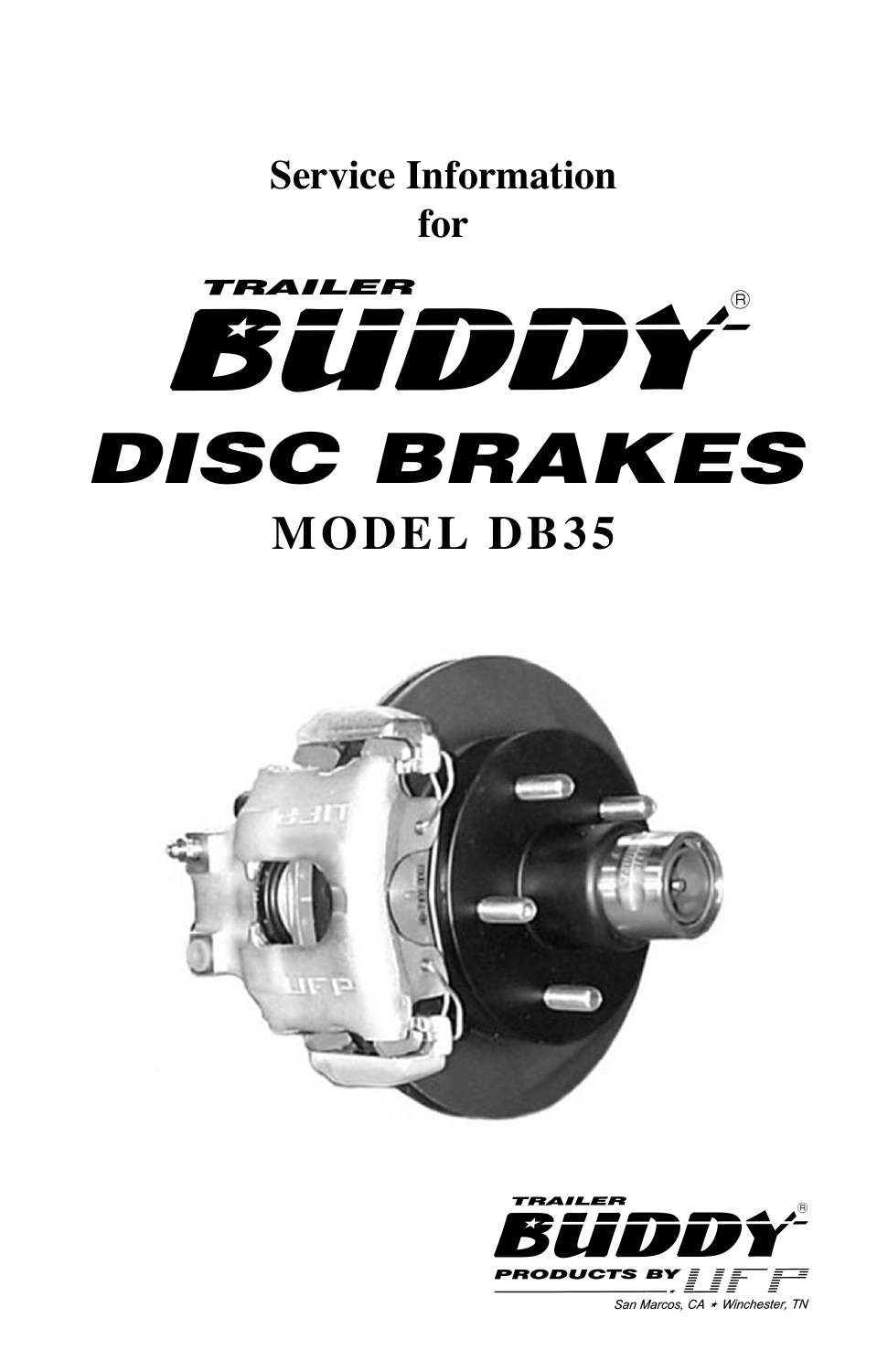# **TRAILERING WITH DISC BRAKES**

Disc brakes offer several advantages over drum brakes that you will appreciate. Disc brakes have improved resistance to fade on downhill grades. They are self adjusting, so as pads wear, braking efficiency is not reduced. They recover quickly after being submerged. They require less maintenance, are easier to flush out, and are less susceptible to water induced corrosion.

Your trailer's brakes are designed to energize automatically when the tow vehicle's brakes are applied. These are known as "surge brakes". When the vehicle slows down or stops, the forward momentum (surge) of the trailer against the hitch ball develops hydraulic pressure in a master cylinder inside the trailer brake actuator. Hydraulic lines are used to transfer pressure to the brakes and engage them.

Follow the tow vehicle manufacturer's guidelines with respect to towing capability, hitch requirements, and other towing considerations.

## **OPERATING TIPS**

### **Check Your Brake System Before Each Trip**

- 1. Follow the pre-towing instructions that came with your actuator.
- 2. Make sure there are no leaks in the hydraulic system.
- 3. A surface rust will build up on the rotor brake surface if the trailer isn't used for a week or more. The brake pads will wipe off the rust in the first few miles of travel. If the trailer has been idle for several months, or has been frequently submerged in salt water and the brakes not flushed out, serve corrosion can occur. Review the maintenance instructions in the following section.

#### **When Starting Out**

- 1. The trailer should tow easily. If it seems hard to pull or wants to swing toward one side, a rotor may not be rotating freely. Investigate and solve the problem.
- 2. Try your brakes at slow to moderate speeds and develop the "feel" to sense they are functioning properly.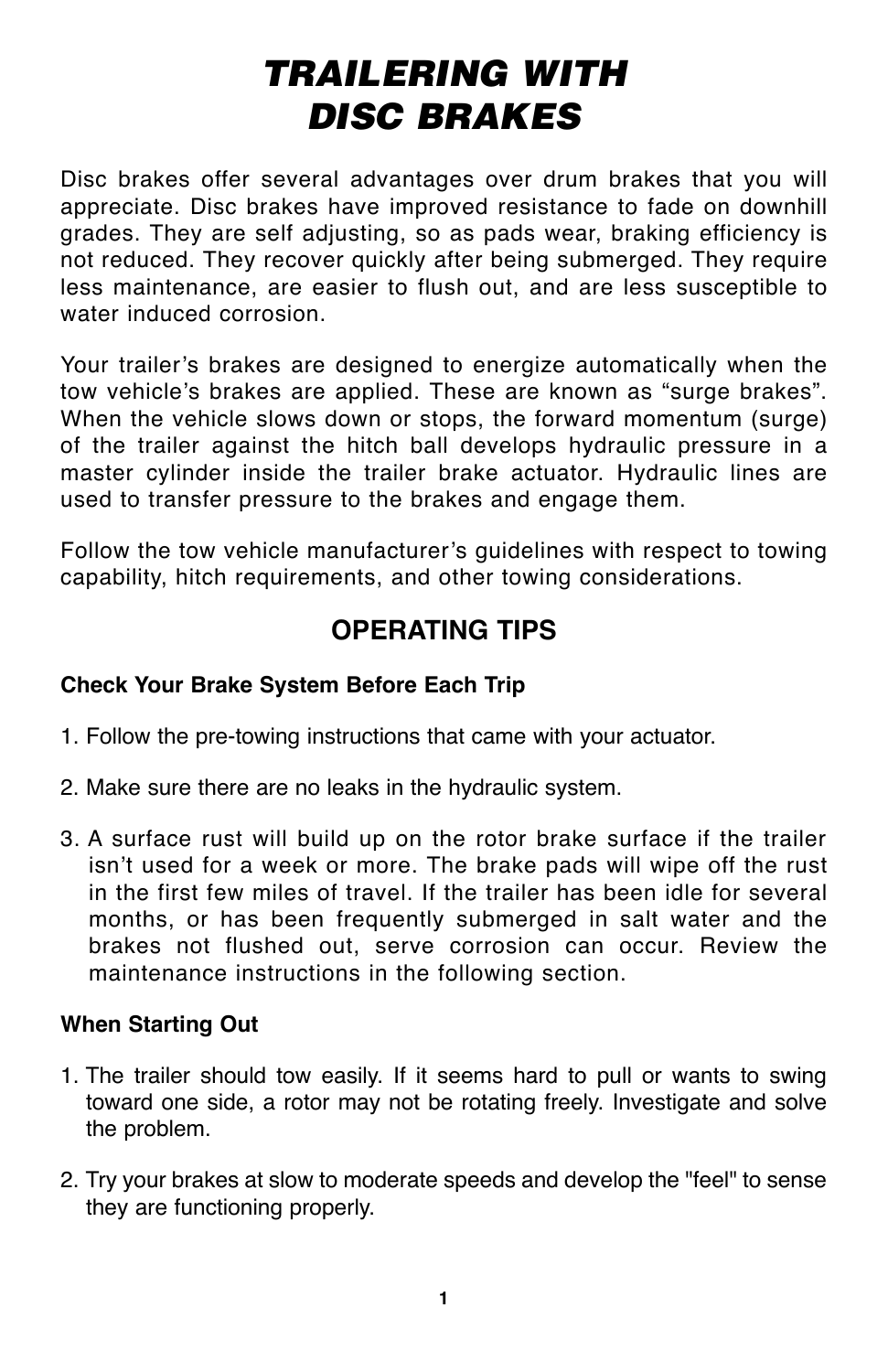#### **On The Road**

Drive carefully, obey speed limits and don't follow too closely. When towing a trailer, even with brakes, you will need extra distance to stop. Allow for it.

On long, gentle downhill grades, try to avoid downshifting. Running in a low gear (which uses the engine as a brake) can actuate the trailer's surge brakes continuously for the duration of the grade, causing them to overheat. A better procedure is to slow down before the start of the downgrade run and maintain a controlled downhill speed with repeated application and release of tow vehicle (and thus trailer) brakes. This technique permits the brakes to cool down between applications. This will help ensure reserve braking capacity in an emergency.

On moderate and steep sections of road, downshifting into lower gears may be necessary and desirable to help control speed. Again, slow down before the grade and keep vehicle speed under control. Do not stay on the brakes continuously because they can overheat. Don't hesitate to pull over when possible during or after severe braking situations to let everything cool down.

Running a stretch of highway where you don't brake is the quickest way to cool down the brake system because a high volume of air flows thru the vented rotors and over the brake pads to cool them.

If you decide that stopping capability is not what it should be:

- 1. Have the tow vehicle and trailer brakes checked for proper operation.
- 2. Review tow vehicle manufacturer's recommendations and instructions for towing.
- 3. If the trailer has only one set of brakes, consider adding a second set.

Towing conditions, tow vehicle/trailer combinations impose many variables. Make sure your outfit is safe and that you feel comfortable with your particular circumstances before you begin your trip.

## **Before Launching**

If the brakes are hot, it is a good idea to let them cool down. The sudden change in temperature when submerging very hot calipers and rotors stresses all parts and could cause damage.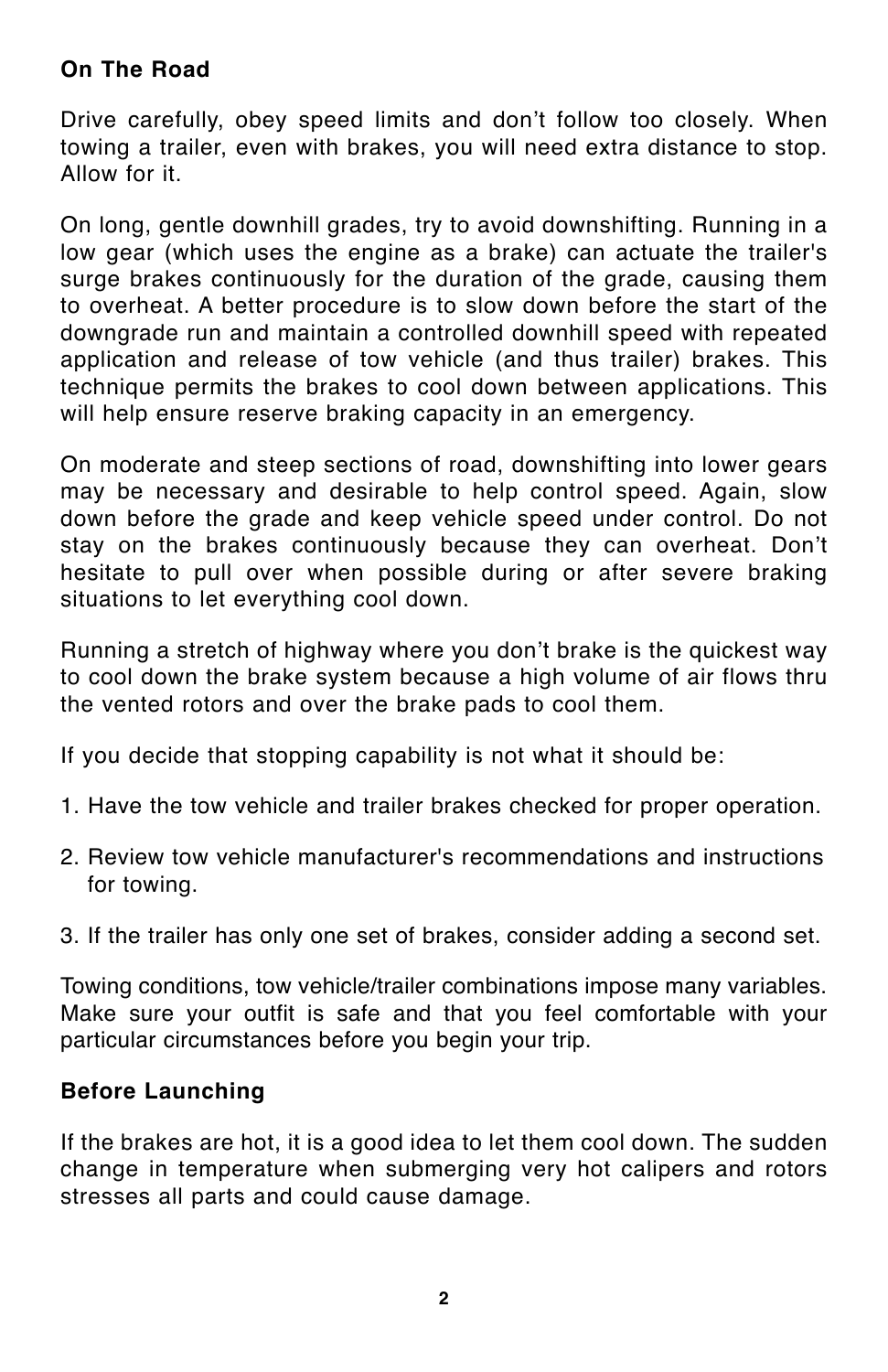#### **Upon Return Home**

If you have been into saltwater, flush rotors and calipers thoroughly with fresh water to minimize subsequent corrosion.

## **Back-up Feature**

We offer an electrically operated valve that is mounted on the actuator and is connected to the tow vehicle back-up lights. Whenever they are energized, the valve opens and prevents pressure buildup in the system. Otherwise, you could not back up. Most trailer manufacturer's use this valve.

If you try to back up and can't, check the valve. When it is energized (by shifting into reverse) you can hear a noticeable "click" sound. If you don't, check for an electrical problem.

### **Storage**

Whenever you park the trailer, make sure the actuator is fully extended. This position relieves pressure on the brakes. Actuators sometimes freeze up in the compressed position from corrosion. The next time out, the brakes will drag and overheat.

## **ROUTINE MAINTENANCE**

### **Hose Them Off**

If you have been in saltwater, the single most important maintenance step for disc (or drum) brakes is to flush them thoroughly with fresh water.

#### **Watch For Corrosion**

Light surface rust on rotors is common and not a problem as discussed elsewhere.

Extremely thick, heavy rust on rotor surfaces will not allow the wheel assembly to rotate freely, resulting in heat build-up and premature wear on components. Clean or replace components as necessary.

We recommend you check for rust damage at least annually. More frequently if used in very humid environments, or in saltwater.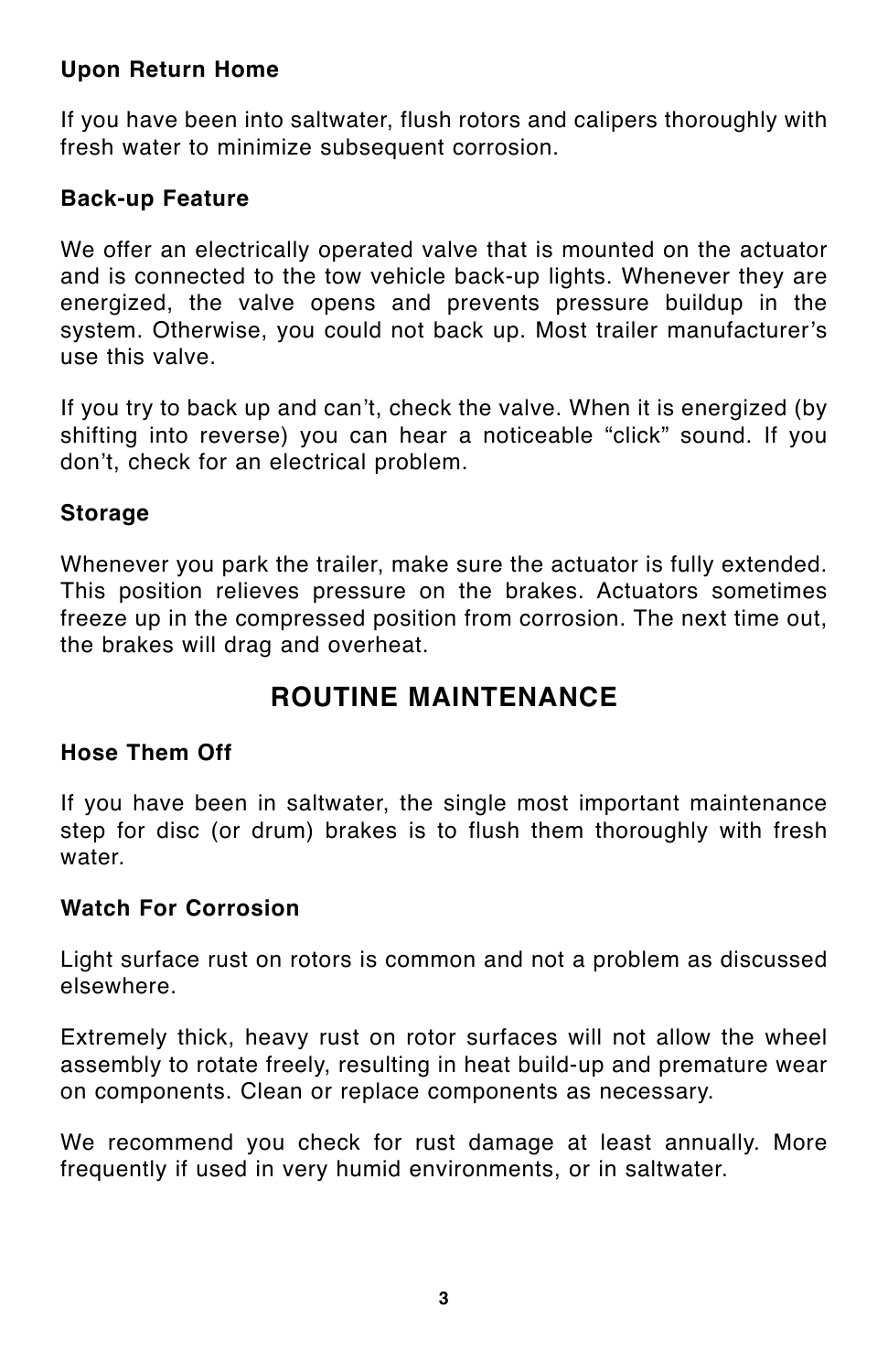#### **Pad Wear**

Pads must be replaced when 3/32' (.094') or less of the pad friction material is left.

WARNING: If you are not familiar with disc brake pad replacement, have this work performed by a qualified service shop. Improper pad replacement may decrease braking effectiveness, potentially causing an accident from not being able to stop the tow vehicle combination within an acceptable distance.  $\overline{\phantom{a}}$ !

#### **Rotor Damage**

Rotors should be resurfaced by a qualified brake specialist if extreme galling or wear marks are present.

WARNING: Rotors must be replaced if the distance between brake surfaces becomes less than 0.670" (17.0mm) due to wear or machining. Otherwise, brake effectiveness and rotor integrity will be reduced resulting in loss of brakes.  $\frac{1}{\sqrt{2}}$ !

Check pad and rotor condition at least annually.

#### **Actuator and Hydraulic Line Service**

Follow actuator manufacturer's suggested service routine. Always be sure hydraulic fluid is clean. Be sure that fluid level is within 1/2 inch of top of reservoir. **Do not** fill beyond that level. Brake systems use DOT 3 hydraulic fluid. Check for leaks in the brake lines and fittings. Leaks will lead to loss of trailer braking ability. Repair or replace as necessary.

#### **Replacement Parts**

All replacement parts can be purchased from the trailer manufacturer or UNIQUE FUNCTIONAL PRODUCTS. Replacement pads, pistons and dust boots can also be purchased from auto part stores:

- YEAR MODEL
- 1997-2000 Kia Sephia

NOTE: Use only organic, non-metallic pads. Metallic pads will rust and depreciate rotor surface.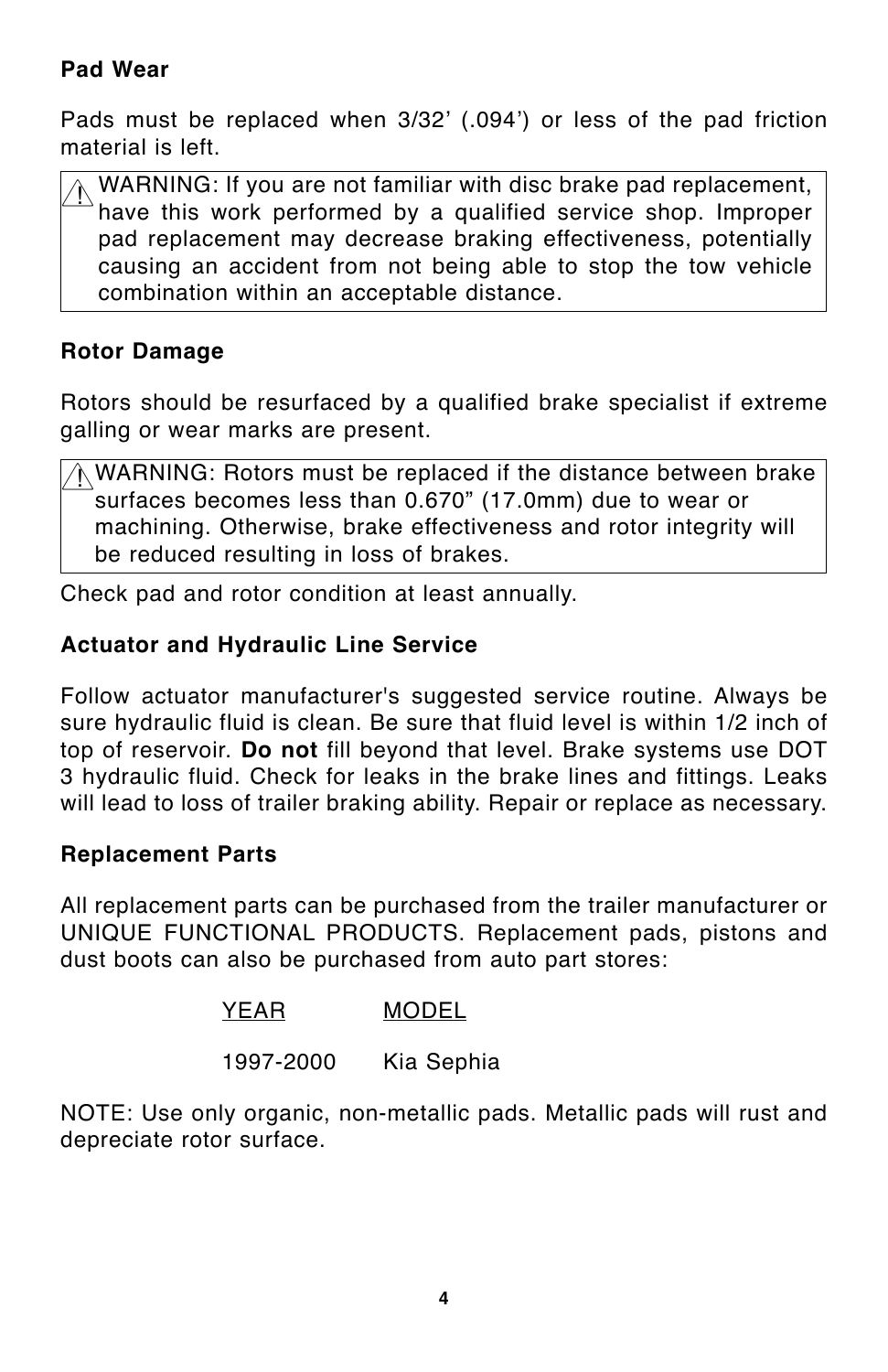| <b>ITEM NO.</b>                                                                 | PART NO. | QTY/AXLE      | <b>DESCRIPTION</b>                |  |
|---------------------------------------------------------------------------------|----------|---------------|-----------------------------------|--|
|                                                                                 | 41050    | 2             | CALIPER BODY ASSEMBLY             |  |
| 2                                                                               | 33001    | 4             | <b>BRAKE PAD</b>                  |  |
| 3                                                                               | 33061    | 2             | <b>BLEEDER SCREW</b>              |  |
| 4                                                                               | 32307    | $\mathcal{P}$ | <b>BANJO BOLT</b>                 |  |
| 5                                                                               | 32275    | 2             | <b>BANJO FITTING</b>              |  |
| 6                                                                               | 32230    | 4             | COPPER WASHER                     |  |
|                                                                                 | 32408    | 4             | 7/16" STAR WASHER                 |  |
| 8                                                                               | 33079    | 4             | *7/16" - 20 X 1" SOCKET HEAD BOLT |  |
| *When installing 7/16" - 20 bolts apply Loctite # 242 and torque to 55 ft. lbs. |          |               |                                   |  |

## **MAINTENANCE LOG**

| <b>DATE</b> | <b>ESTIMATED</b><br><b>MILEAGE</b> | <b>SERVICE PERFORMED</b> |
|-------------|------------------------------------|--------------------------|
|             |                                    |                          |
|             |                                    |                          |
|             |                                    |                          |
|             |                                    |                          |
|             |                                    |                          |
|             |                                    |                          |
|             |                                    |                          |
|             |                                    |                          |
|             |                                    |                          |
|             |                                    |                          |
|             |                                    |                          |
|             |                                    |                          |
|             |                                    |                          |
|             |                                    |                          |
|             |                                    |                          |